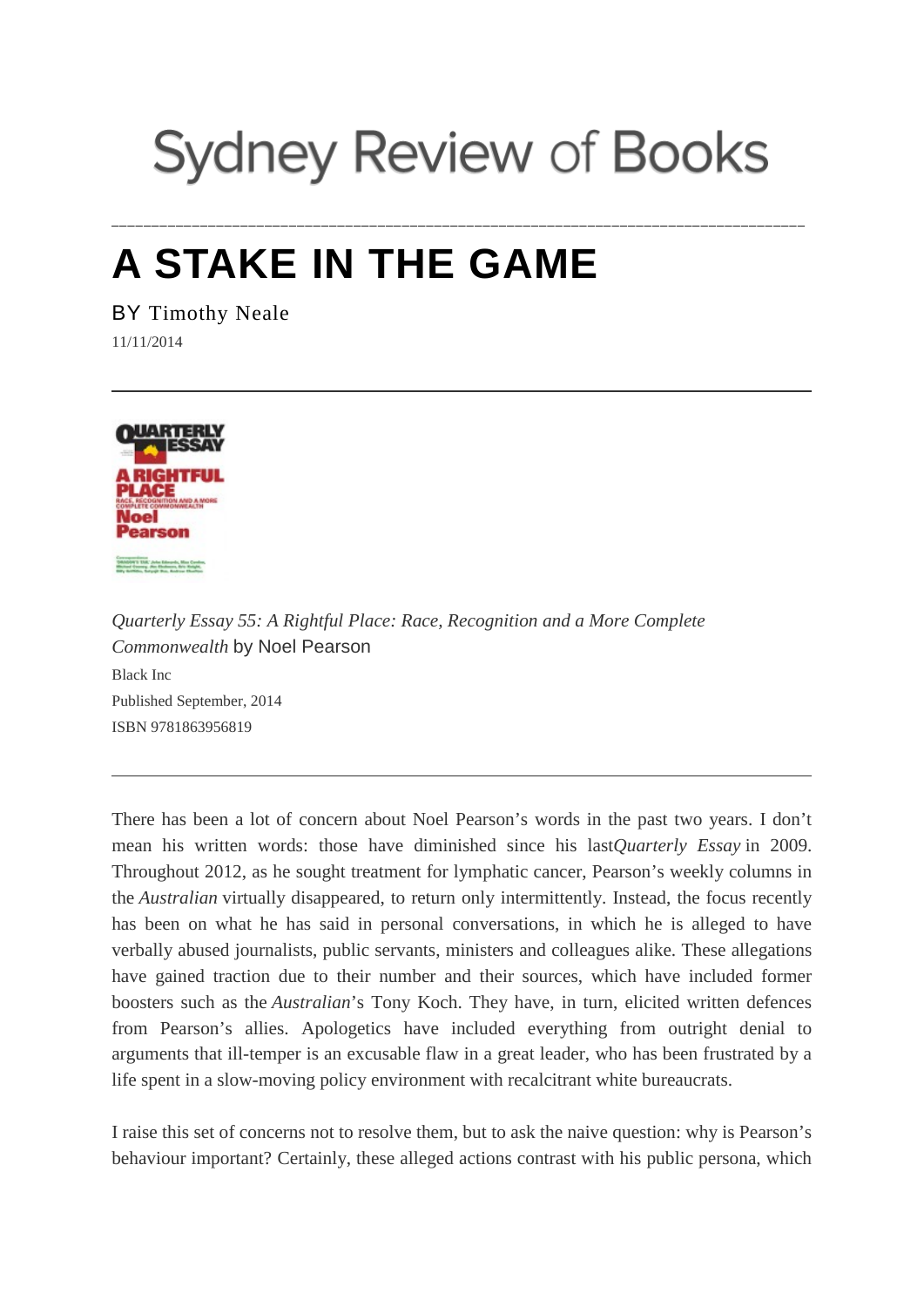since 1993 has frequently been that of the conciliator and consultant, first in negotiating with the Keating government, then in the role of adviser to subsequent Prime Ministers, including John Howard, Kevin Rudd and Tony Abbott. In his speeches and essays, Pearson routinely frames himself as someone dedicated to the principles of deliberative democracy, a synthetic thinker on the hunt for 'the radical centre', a land rights activist 'up from the Mission' soliciting accords in the halls of government. Now some former supporters feel betrayed, as though his personal failings mean he will not, in Koch's words, 'mature into a leader for both black and white Australia'. As many Indigenous scholars and activists have noted, white Australians often assume they have a mandate to pass judgement on the culture, behaviour and legitimacy of Indigenous people. At the same time, it would be 'soft bigotry' in Pearson's terms to hold him to a different standard than others.

An alternative answer to my naive question is that Pearson's alleged behaviour, and our interest in it, matters primarily because it reveals how we engage with him and his work. Despite the fact that he holds no elected office, we address him at an *ad hominem* level, as we might a politician, as an amalgam of person, politics and practice: someone who, despite his bipartisan approval, is nonetheless a partisan figure. His essays, his initiatives and his tactics are all dealt with at the level of belief. You are a true believer or not, with the result that any position in between is liable to be allotted by either 'side' to the other 'side'. This fallacy is perpetuated by his trenchant critics and his supporters alike. It is an exercise in branding whereby a flaw in his person is a flaw in his politics is a flaw in his programs. I am not suggesting verbal abuse is a trivial matter, but rather that it might be better to approach the work of any influential figure in Indigenous Australian policy through a consideration their career and work, rather than their phone manners.

One symptom of this situation is that there is a relative lack of work dealing with the ideas and the evidence in Pearson's thought. There are many exceptions in academia – the work of Jon Altman, Gary Foley, David F. Martin, Tim Rowse and Irene Watson, for example – but these are far less numerous or prominent than the speeches and editorials addressing Pearson as an 'Indigenous leader' or, in Prime Minister Abbott's words, a 'prophet'. Few seemed to notice, for instance, when the evaluation report of his keystone \$100 million welfare reform trial in Cape York was released in 2013. The *Australian* carried quotes about 'positive results' and suggested that the trial was 'changing lives', ignoring the report's admission that there are 'no externally valid measures' of the desired outcomes, that some improvements were not attributable to the trial, and that no cost-benefit analysis had been completed, despite its inclusion in the initial proposal. This is not to suggest that the fêted trial is a failure – to use that favoured policy refrain – but that its nature and effects are largely unknown. It seems that in our attempts to address the 'wicked problem' of Indigenous social policy, many are largely satisfied to believe in a mythic figure rather than wrestle with the realities. Many others, it should be said, understandably wish to work towards local change, while avoiding the polemics of the national policy space.

\*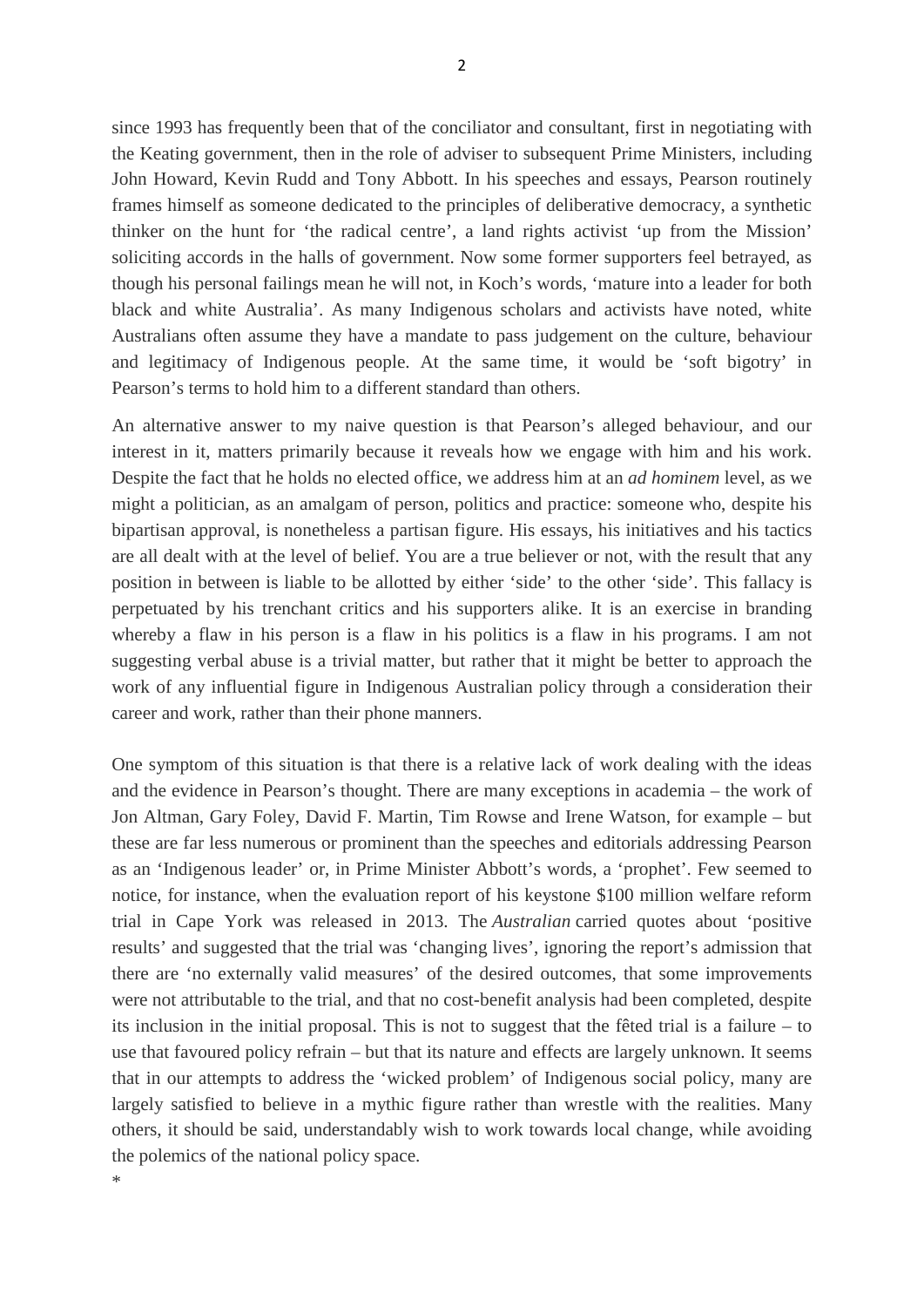Pearson's rise to prominence began in the early 1990s when, as spokesman for the newly formed Cape York Land Council, he played a major role in public debates over the Mabo case and the recognition of native title in Australia. But his transformation into a national 'leader' began in earnest with his self-published *Our Right to Take Responsibility* (2000), an essay in which he gave his diagnosis of the ills of the 'passive welfare mentality'. Pearson argued that the pre-colonial 'economy' of Indigenous people 'was a real economy and demanded responsibility', just as the 'real economy' of the Missions had maintained that 'work was imperative to survive'. The introduction of equalitarian civil rights and access to social welfare in the late 1960s had created a 'gammon economy' that uncoupled survival from labour. The consequences for remote Indigenous communities, as he laid them out, were disastrous. Social welfare payments, he has often repeated, are literally an 'addiction' and need to be treated as such if communities and governments hope to establish individual responsibility.

Reading across his work, from his 1986 honours thesis on the 'Mission culture' of his hometown of Hope Vale to this newest essay, *A Rightful Place*, there are notable consistencies. He is ultimately a romantic thinker, in the sense that he always aims to trace a course from disaster towards redemption, rather than mere remediation. There are certain 'human' truths derivable from Enlightenment thinkers – particularly Adam Smith, Edmund Burke and Johann Gottfried Herder – whose realisation would be our perfection: self-interest is the driver of all progress; the market and the family are our ultimate context; rationalism is the measure of all thought. These truths are supplemented by the work of economist Amartya Sen. They have led to Pearson's affirmations of both the singular ability of market economics to alleviate and elevate populations and his cosmopolitan view of individuals as, following Sen, 'layered identities'. Indigenous people, like everyone else, are attached to and defined by many other identities besides their Indigeneity. The other side of this, as he affirms in his newest essay, is that a 'serious' people must embrace their inevitable inclusion within the Australian state, with their specific culture and rights incorporated within a 'united, undifferentiated public citizenship'.

Another consistent attitude is Pearson's suspicion of those he alternately labels progressives or liberals. In *Land Rights and Progressive Wrongs* (2003), he mirrors and develops ideas also voiced by anthropologist Peter Sutton in 2001, suggesting there had long been 'dysfunction' in remote communities that 'the left was unwilling to discuss'. Avowedly 'progressive' ideals, such as community self-management and a focus on land rights, had actually 'kept my people down in the underclass'. Progressives, in Pearson's account, are ideologues. They reframe disadvantage and destitution as legitimate cultural difference. In a 1987 essay, Pearson voiced his misgivings about anthropologists and other 'experts' creating ideas about Indigenous culture 'that now shackle Aboriginal society'; in *A Rightful Place*, he restates his misgivings about environmentalists and the 'green left', accusing them of perpetuating 'racist' conceptions of what should be allowable on Indigenous land. The 'left'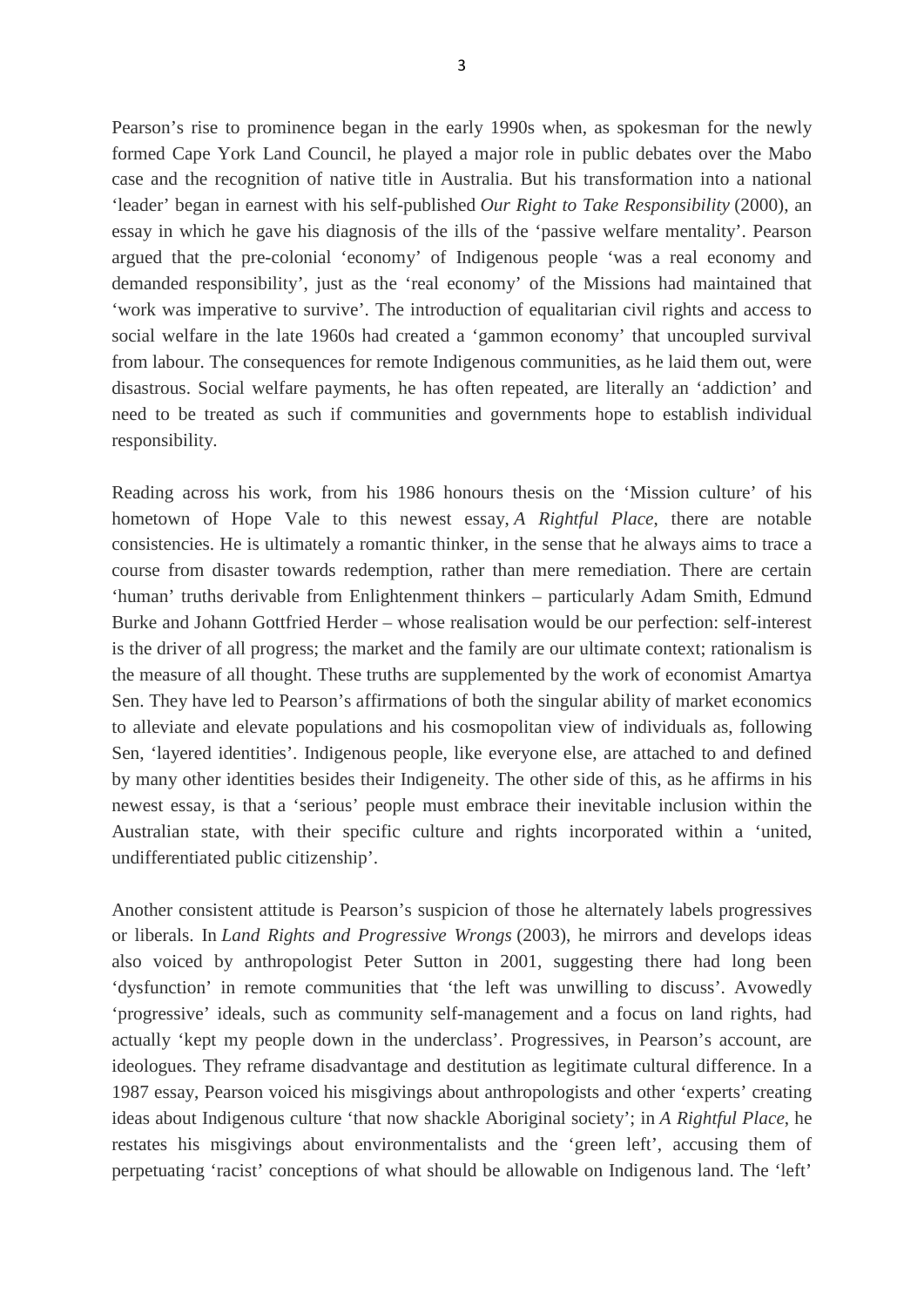have, however, steadily receded as the object of his address, while remaining the caricatured object of his rhetoric. They are tacitly assumed, perhaps correctly, to support Indigenous empowerment and constitutional recognition.

At the same time, one of the clearest inconsistencies in Pearson's work is his own reading of Indigeneity. Caught between his own cautions about essentialising and the need to define Indigenous people as a group with legitimate differences and a special claim on the state, he shifts his definition between texts. The result has been an insistence on different accounts of continuity at different points. He has stated that the 'dysfunction' of some remote communities is the product of their 'classical' society and that it is not organic to them; that tradition drives human existence and that it is 'a choice rather than a necessity'; that communal lands constitute the 'cultural hearth' of Indigenous people and that there should be reform to allow private ownership. In *A Rightful Place*, 'Indigenous culture' is less the practices and beliefs of three per cent of the national population than it is the languages and stories of antiquity, which, he states, are Australia's national heritage. As Tim Rowse has argued, the 'people' conceptualised in Pearson's work shift between a kind of class defined by their economic status, a specific population defined by their remoteness and isolation, a dispersed racialised minority defined by their relation to the Australian state, and (at minimum) the residents of Cape York. Overall, Rowse writes, Pearson's shifting account of Indigenous people-hood 'thus dwells on what makes them like their fellow Australians as much as on what distinguishes them'.

The many other contradictions found within and between Pearson's texts are more like musical variations, riffs around themes shaped to suit the political mood of the moment. To give one example, Pearson often argues forcefully about the disadvantage and racism experienced by Indigenous people and how this leads to economic and social marginalisation. In 2000, attentive to the interests of Howard-era neoliberalism, Pearson wrote of Indigenous peoples' 'right to an economy' and their 'right to take responsibility', granting them prospective accountability. *A Rightful Place*, however, argues that they want and need to be 'allowed' their 'freedom to take responsibility'. Similarly, Pearson has written on many occasions about the need for government and its agencies to be 'junior partners' in Indigenous governance, detailing the disastrous and paternalistic experiments that have diminished people's capabilities rather than enhanced them. But he has often made exceptions in moments of apparent crisis, providing fiats for top-down state interventions such as the Northern Territory Emergency Response (the Intervention), conditional income management, and alcohol bans in remote communities. Perhaps, just as David Marr has suggested about Abbott, Pearson is an amalgam of savvy pragmatist and idealist.

*A Rightful Place* is a curious mix of these two tendencies, one attuned to the present administration. It outlines a platform for the constitutional recognition of Indigenous people, without making major prescriptions. It returns to some favoured points cribbed or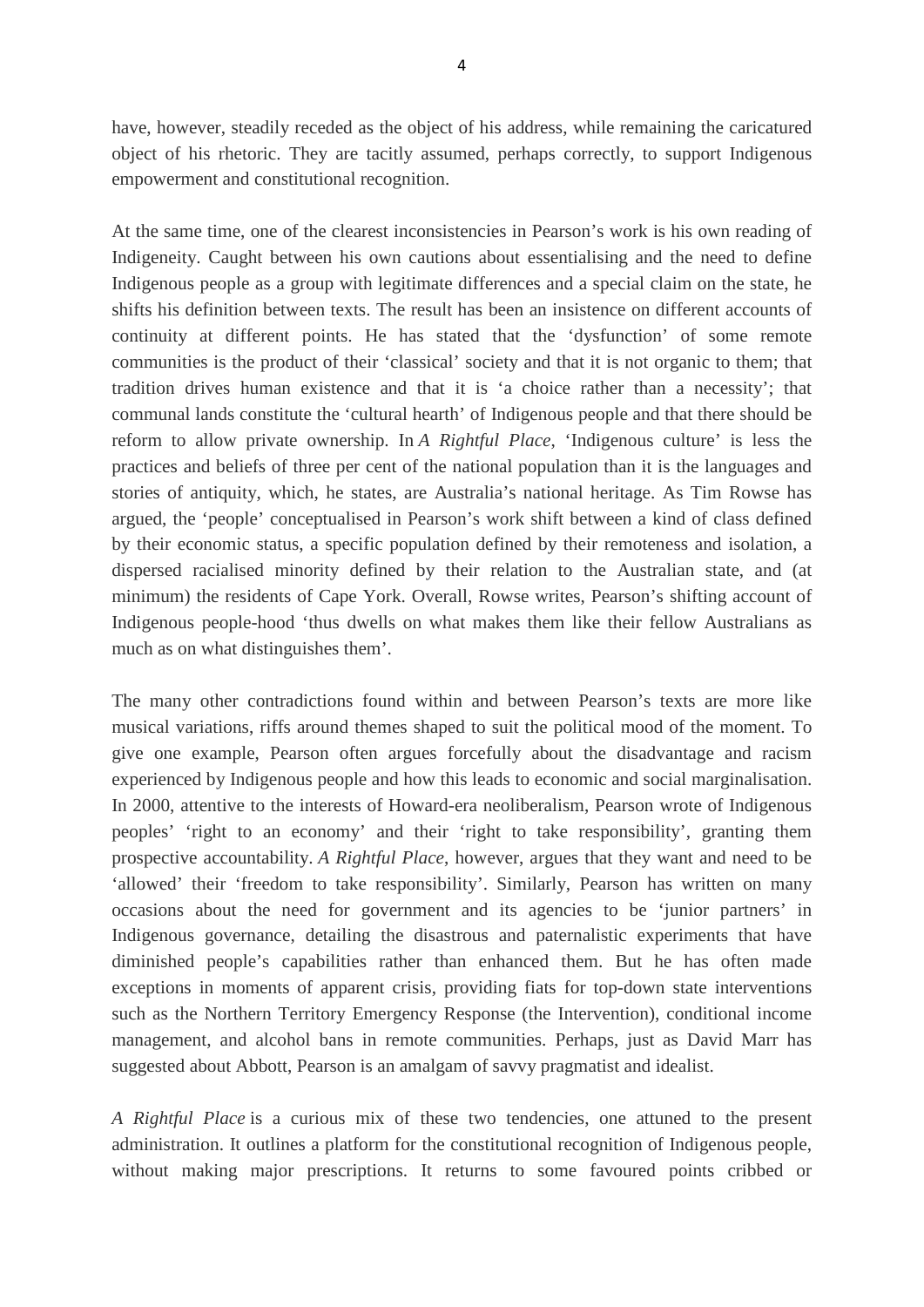paraphrased from previous work. It is primarily an appeal to conservatives and *realpolitik* liberals who agree, as Pearson often says, that 'only Nixon can go to China' – that is, only a conservative can win the prize of constitutional change, where success relies on a majority of people in a majority of states acceding.

The task of convincing this audience takes on many forms. It includes a comic binary between 'liberals' and 'conservatives' paired with a flattering image of 'the right' ready for their delectation. Real conservatives are, in Pearson's account, the guardians of memory and tradition, a group for whom difference is intrinsically valuable and 'an end in itself'. They are apparently defined by their 'respect for and connection with the dead', expressing an*oikophilia* ('love of home') that parallels many Indigenous peoples' love of country. Pearson neglects to consider how this praise matches poorly with the actual record of actual conservatives, whose policies and practices have often expressed no regard for the differences and traditions of Indigenous and migrant groups alike, and whose love of home has, in practice, driven them to deny and undermine the legal recognition of Indigenous relations to country. These 'real conservatives' are fictions designed to seduce. In seeking this end, Andrew Bolt rates a sympathetic mention, the *Australian* and Rupert Murdoch are addressed with great admiration, and even Galarrwuy Yunupingu and Rachel Perkins are addressed as 'Australian conservatives'.

The argument begins by outlining the grounds of Indigenous peoples' grievance with the state, reminding us of the ubiquity and vulgarity of nineteenth century racism, and of the decimation of Tasmanian Aborigines. While Pearson agrees with settler colonial historians, such as Patrick Wolfe, that 'protectionism' and extermination both ostensibly seek the end of distinct peoples, he stops short of Wolfe's larger argument that today's politics of recognition are part of the same structure. In Pearson's account, dispossession is presented as being largely in the past – rather than ongoing – though this is done to make the case that Australia has failed to come to terms with 'the fact that there were *peoples* here before the British arrived', and has never seriously made 'provision for those peoples and their interests to be recognised within the nation'. Pearson proposes that this settlement might come about via constitutional change, first, through refiguring the category of race and, second, through reshaping the mode of inclusion.

As he lucidly argues, the inclusion of the category of race in the 1901 Constitution allowed Indigenous people to be excluded from the foundation of the Commonwealth. Section 51 xxvi disbarred the Commonwealth from making laws with respect to 'the aboriginal race in any State'. The error was exacerbated by the 1967 referendum, which brought Indigenous people within the ambit of federal power, protecting them from the predations of autocratic states, but on the 'fatefully wrong' basis of race.

Pearson suggests we now excise the antiquated and false category of race. It is hard to imagine who would oppose such a proposition. The 22-person Expert Panel on Recognising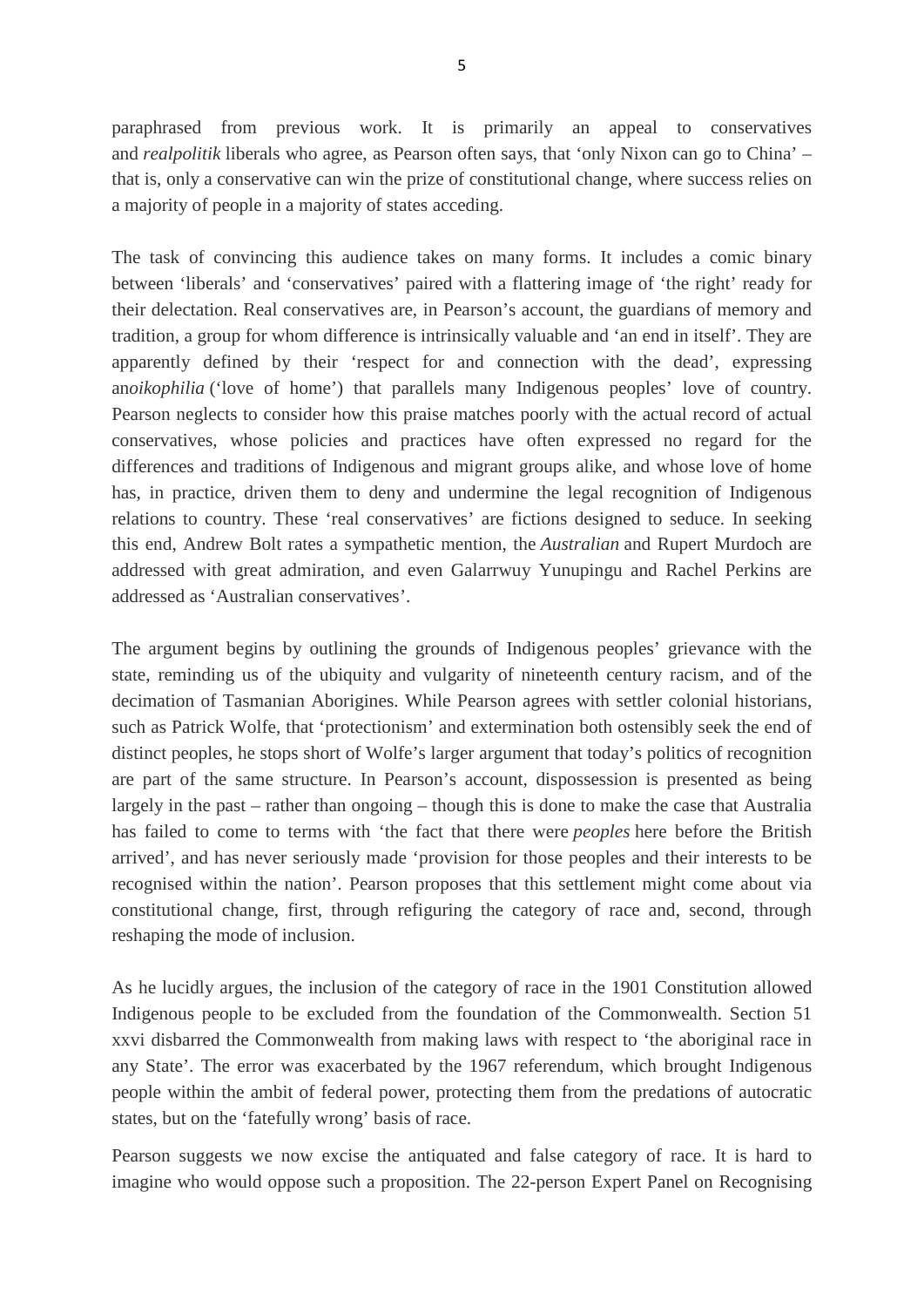Aboriginal and Torres Strait Islander Peoples in the Constitution, of which he was a member, recommended the deletion of Section 51 xxvi – though, unlike the panel, Pearson does not now recommend adding supplements, such as provisions prohibiting racial discrimination and entitling the Commonwealth to make laws to assist any group in overcoming disadvantage, ameliorating past discrimination and protecting their cultures, languages and heritage. Many will criticise this retreat from recommendations he helped write as a lack of courage, or a surfeit of pragmatism. Pearson admits that it stems from his honest appraisal of what will succeed. New prohibitions will not, he states, gain the necessary support from 'con cons' (constitutional conservatives) and others. It would be rude, of course, to remind us that these are the same people who have been recently toiling to undermine existing racial discrimination laws.

The second aspect of Pearson's argument does not necessarily have anything to do with the Constitution. While Pearson presses for a renewed inclusion through both the preservation of Indigenous cultural heritage and a new Indigenous governance agency, he does not explicitly state that these should be part of a referendum. It is a strange destination to find oneself in as a reader, given the essay spends significant time outlining Indigenous identity. Pearson writes of people with homelands, languages and cultures; people who have been, and continue to be, subject to the singular brew of paternalism, ignorance and racism that typifies Australian statecraft.

What would the necessary 'indigenous voice in indigenous affairs' and 'substantive change in the national approach' look like? Few engaged in Indigenous politics would disagree with the basic contention that Indigenous people want and deserve a robust presence in government. Might Pearson prefer it to take the form of a special committee, or a revived Aboriginal and Torres Strait Islander Commission (ATSIC), or some franchise version of the unfinished 'Empowered Communities' initiative? Does he hope for it to be designed by Koori, Murri, Nunga, Palawa, Yolngu, Noongar and Anangu people, for example, or should it be designed by existing Indigenous bodies, or should it be bestowed by Canberra? He doesn't say. In only explicitly committing to the elimination of race from the Constitution, *A Rightful Place*is curiously limited. It leaves its author free to test ideas in the Murdoch and Schwartz media without declaring his hand.

As Pearson notes, Australia's lack of any enduring Indigenous institutions to represent Indigenous people's interests to state and federal governments makes it peculiar among settler colonial countries. Māori-specific seats have existed in Aotearoa New Zealand's parliament since 1869, and a multitude of national bodies also exist, including, among others, the Māori Women's Welfare League (founded in 1951), the New Zealand Māori Council (founded in 1962) and the Federation of Māori Authorities (founded in 1985). In the United States, large organisations such as the National Congress of American Indians (founded in 1944) and the National Indian Youth Council (founded in 1961) also continue to function today as forms of national representation.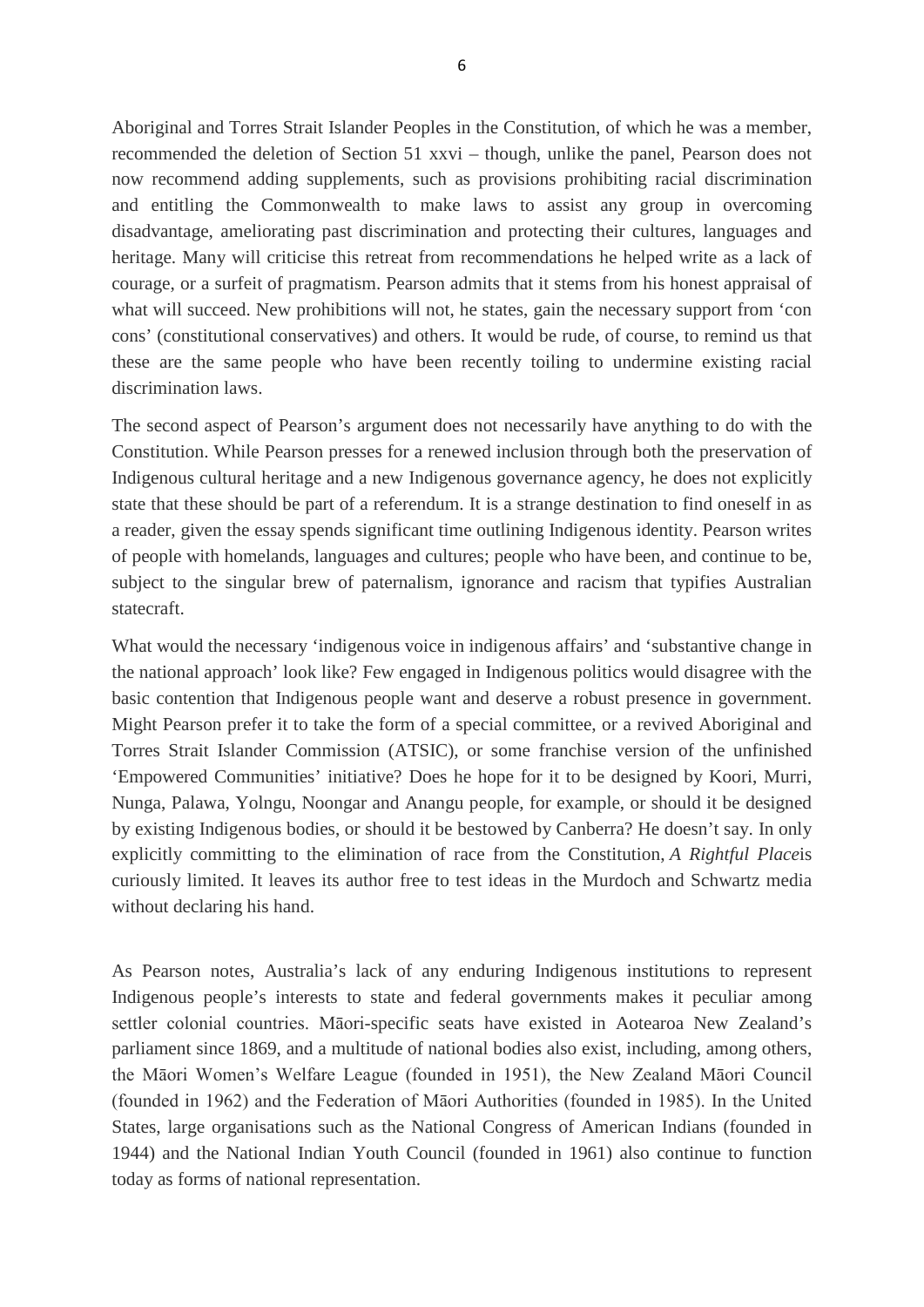Institutions have momentarily fulfilled this function in Australia – the National Aboriginal Consultative Committee (1973-1976), the National Aboriginal Conference (1977-1985), ATSIC (1990-2005), the National Indigenous Council (2004-2008) – but they have all faced the same relative disadvantage, existing chiefly at the discretion of administrations that inevitably feel entitled to end them. With little public backlash, these bodies were each dissolved, typically once their membership's inability to influence negative policy decisions made their position untenable. ATSIC, the sole body with an elected membership, a statutory basis and any financial power, was disbanded amidst allegations of corruption and chauvinism in 2005. Following the critical 'In the Hands of the Regions' review in November 2003, and with the support of the Labor Party, Prime Minister Howard happily declared that 'the experiment in elected representation for Indigenous people has been a failure'. Since this time, Indigenous people continue to lack guaranteed political representation. Neither the elected National Congress of Australia's First Peoples (2010-present), nor handpicked advisory boards, such as the Indigenous Advisory Council, have any formal power.

Those familiar with Pearson's career may find his hope for a new Indigenous agency hypocritical or disingenuous. He has not held or run for any elected office, despite apparent opportunities, and he has sometimes been criticised by elected bodies, such as Indigenous community councils, for excluding them or speaking for them. More broadly, while he reminds us throughout *A Rightful Place* that he is 'a reader of history', he curiously neglects to address his own experience and knowledge of this particular past. His career reveals his acute awareness, for instance, of the vulnerabilities of Indigenous representatives and institutions, and how time and again they have been discarded when they became inconvenient. It is not difficult to imagine why, for instance, he has not sought a parliamentary career like Senator Neville Bonner (1971-1983), the first Indigenous person to be elected to federal office. Bonner faced down the difficulties of being, in Rowse's words, 'simultaneously a liberal, a Queenslander and a champion of Indigenous rights' during the Bjelke-Petersen era. When, after several terms in office, he sought to prioritise Indigenous interests over others, he was seen by the Liberal Party to have gotten 'out of hand' and was demoted to an unwinnable position on their Senate ticket. Other parliamentarians, such as Ken Wyatt and Linda Burney, have been disparaged as insufficiently 'authentic' and therefore not representative of their people.

Pearson's rise to the position of national 'Indigenous leader' over the past two decades has involved significant contact with politicians, but almost no engagement with representative institutions. He has developed 'policy solutions' that have enabled him to avoid state capture while attaining formal and informal influence. There is a line from Pearson's 1993 Boyer Lecture that sticks out in this regard:

For a long time, the only political currency Aboriginal people could use was their refusal to be involved … [now] to refuse to engage in the game and to fail to appreciate the rules and limitations – even if we still wish to disrupt the game – no longer seems smart.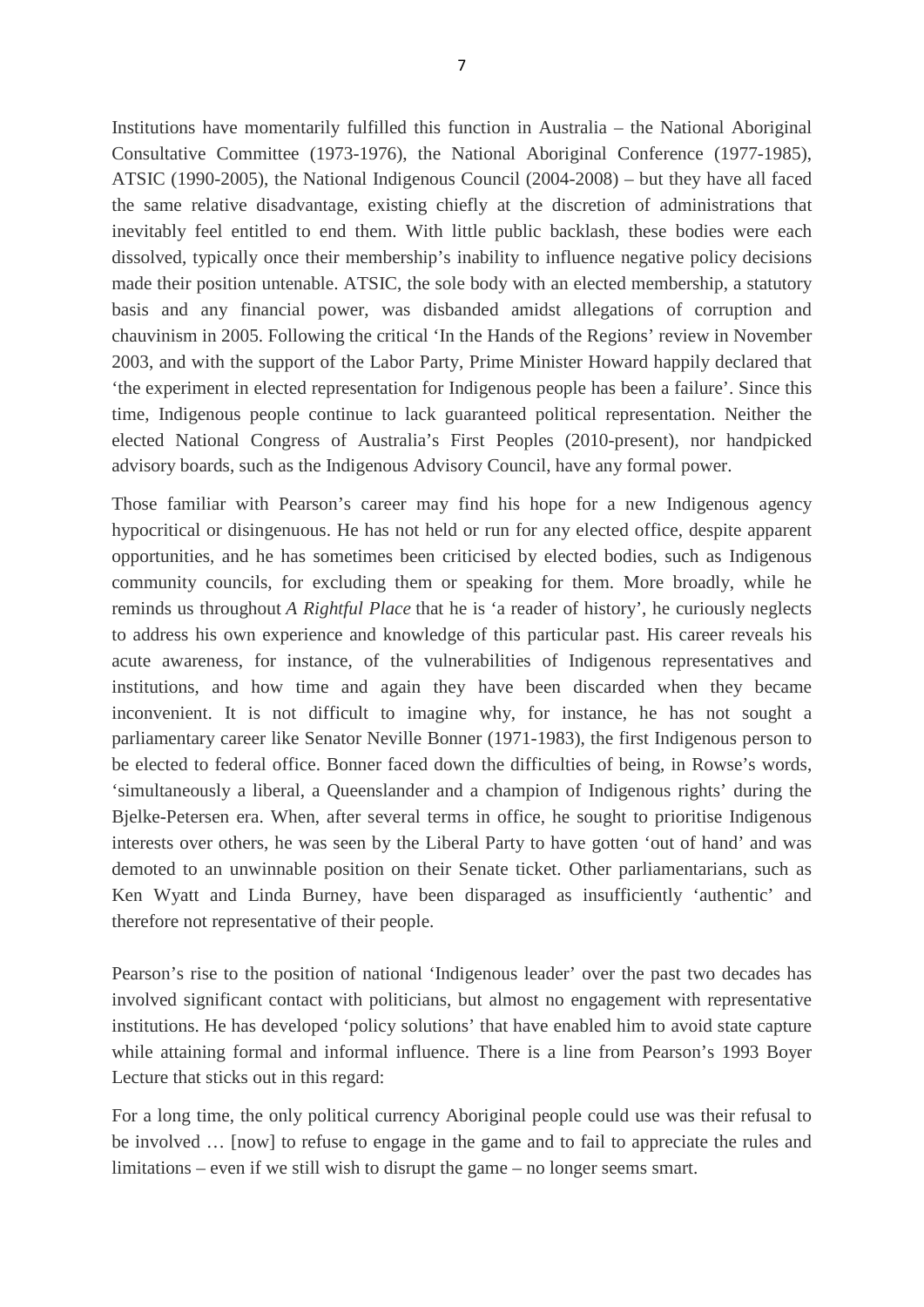Since this time, he has developed a network of allied private organisations over which he has significant control but mixed formal power. After *Our Right to Take Responsibility*, he founded a new coordination agency, Cape York Partnerships, the centre of a significant COAG trial targeting development and social reform. The policy body Cape York Institute followed in 2005, made possible by on-going financial support from state and federal governments, with the aim of devising and implementing the Cape York welfare reform trial. Calling upon the support of the Murdoch press, Pearson secured an extension for this trial in 2012. It now includes over fifteen initiatives, ranging from bicultural schooling to small home renovation grants. Today, his liaisons with power involve publicly playing host and friend to Andrew Forrest and the 'once-in-a-generation conservative' Tony Abbott. In September 2013, Abbott pledged to support Pearson's new initiative, 'Empowering Communities', which hopes to combine aspects of the trial with new funding arrangements

between government and regions.

Whether or not one finds this complex situation dubious – and there are critics – I raise it to make a larger point. A significant reason that Pearson is an influential person today is because he has thrived during a period in which other Indigenous representatives and agencies retreated or were removed from 'the game' of trying to wrestle equity and recognition from political elites. While white agencies and authorities have slowly repossessed any power they ever ceded over Indigenous affairs, Pearson has been singularly successful in building his agenda and maintaining his autonomy. It is too simple to suggest, as some have, that this is because he acts as a government functionary. He is both idealist and pragmatist, both a supporter and a trenchant critic of state-led interventions into Indigenous lives. It is more accurate to say that Pearson has tactically navigated the fraught space between governments, mainstream news media, Indigenous communities and Indigenous citizens, diversifying his interests in order to distribute his vulnerabilities. The network he has built operates at a distance from both government and Pearson himself. It is able to cooperate with initiatives, given the opportunity, but it is also able to survive the collapse of a funding source, the criticism of a single organ, or the 'reform' of a single sector. In the national context, the network Pearson has built in Cape York has been uniquely successful in surviving and garnering more and more support from governments, journalists and the non-Indigenous public alike. For Pearson to argue for a new democratic organisation integrated into government will remind some of the old Groucho Marx line: he doesn't care to belong to any club that will have him as a member. And with good reason.

At the same time, we need to remain clear that Pearson's status as a leader and public intellectual in this space is made possible by other features of 'the game' in Australia. Due to the reluctance of Australians to incorporate Indigenous people into government since 1788 and the consequent need for administrations to legitimise the ways in which they govern a historically subjected people without any guaranteed representation, Australia is always in want of a social license. As a result, individual administrations are always in want of answers, always in want of advocates and panels that can be recognised – whether by the white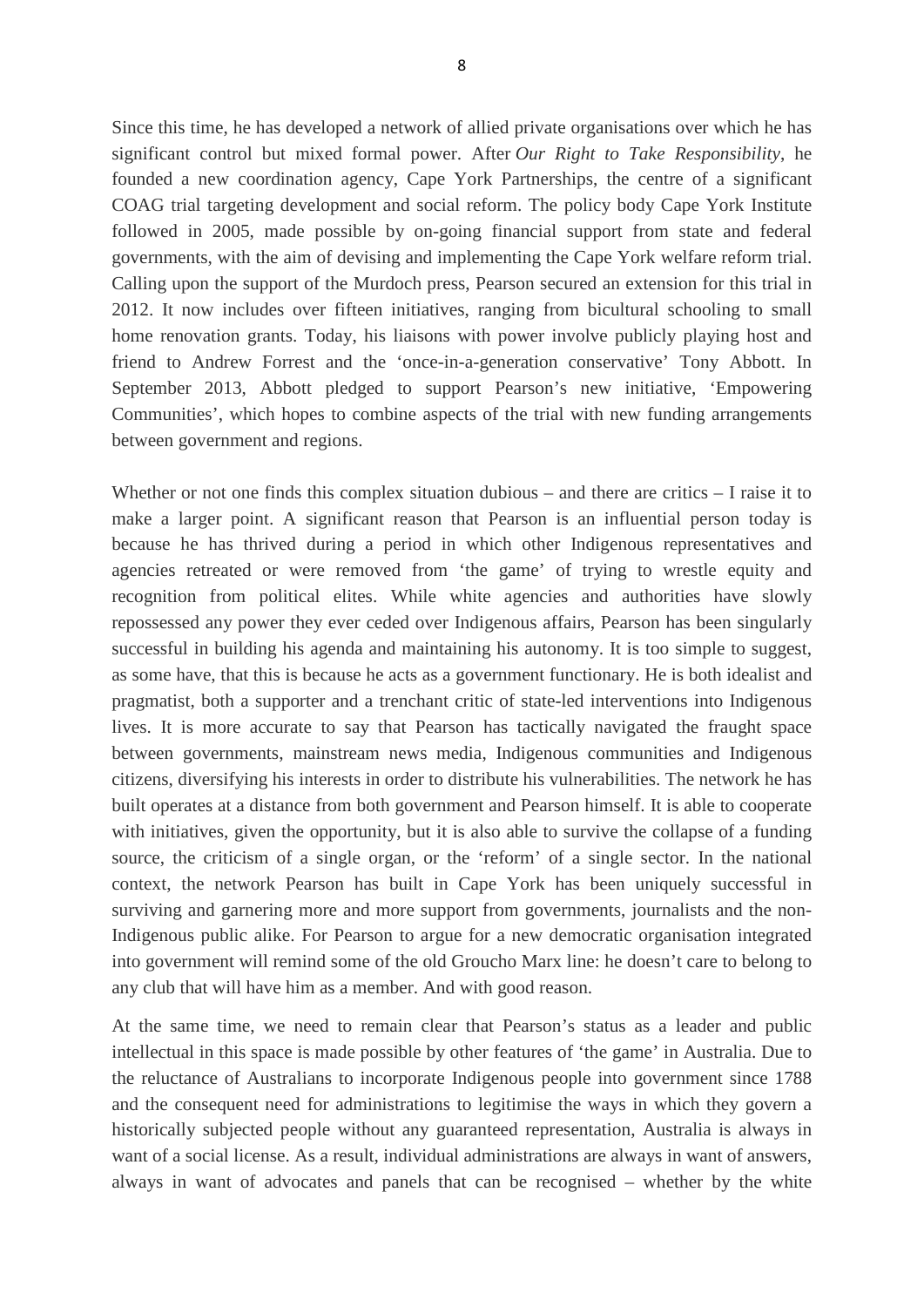majority, Indigenous communities, or both – as giving the appearance of being a consultative, participatory, receptive government.

This is the less obvious structure of 'the game,' the structure that will now produce predictable and reactive suggestions from the many (white) commentators and pundits who, for various reasons, are fearful of any substantive change. For those (few?) who admit that this may not be a matter of market integration and remediating equity here and there, the answers will be royal commissions, and standing committees on Indigenous affairs (there is one, it is all white), and advisory bodies, and consultation in 'the bush,' and sector reform and expert panels, as though these things are entirely novel. The whole spectacular carnival of government managerialism will be put to the task of preserving power in the colonial state.

What role will Pearson and other Indigenous groups and individuals take in the constitutional debate over the forthcoming two to three years? The purpose of *A Rightful Place* would seem to be for Pearson to announce his presence but not his actual position, and to pressure the 'Prime Minister for Aboriginal Affairs' to develop his own platform. Pearson does commit to the deletion of race, but his proposed agenda to support the preservation of Indigenous 'classical culture' is more clearly a budgetary item. It is a matter of funding and museums, not constitutional clauses. As for the possibility of a major alteration of the governance of Indigenous affairs, this is where the concern will now lie, though the only truly 'substantive' response will be a statutory one. The deep irony is that while the creation of a robust statutory body would have little effect on Pearson's own career, it might spell the end of careers such as his. It might be the end of gestures like this new *Quarterly Essay*; the end of private citizens being greeted as the sole voice of a people; the end of messiahs and 'solutions'; the beginning of a serious settlement for Indigenous people.

*Acknowledgement: My thanks to the two anonymous referees for their helpful comments on a draft of this article. Any errors of course remain my own.*

## REFERENCES

Expert Panel on Recognising Aboriginal and Torres Strait Islander Peoples in the Constitution, Report of the Expert Panel (Commonwealth of Australia, 2012).

Christine Fletcher, Aboriginal Self-Determination in Australia, (Aboriginal Studies Press, 1994).

Gary Foley, 'The Australian Labor Party and the Native Title Act,' Sovereign Subjects, edited by Aileen Moreton-Robertson (Allen and Unwin, 2007).

Patricia Karvelas, 'Noel Pearson's Cape York trial "changing lives",' The [Australian](http://www.theaustralian.com.au/national-affairs/indigenous/noel-pearsons-cape-york-trial-changing-lives/story-fn9hm1pm-1226608059546) (28 March 2013).

D. F. Martin, Is Welfare Dependency 'Welfare Poison'?: An assessment of Noel Pearson's proposals for Aboriginal welfare reform (Centre for Aboriginal Economic Policy Research, 2001).

Timothy Neale, 'Staircases, Pyramids and Poisons: The [immunitary](http://www.tandfonline.com/doi/abs/10.1080/10304312.2013.766317%23.VFK7o_SUfPY) paradigm in the works of Noel Pearson and Peter Sutton,' [Continuum,](http://www.tandfonline.com/doi/abs/10.1080/10304312.2013.766317%23.VFK7o_SUfPY) 27: 2 (2013).

Noel Pearson, 'Mabo: Towards respecting equality and difference,' Voices from the Land, edited by Mandawuy Yunupingu (ABC Books, 1994).

Noel Pearson, 'Guugu Yimidhirr History: Hope Vale Lutheran Mission 1900-1950,' Maps, Dreams, History: